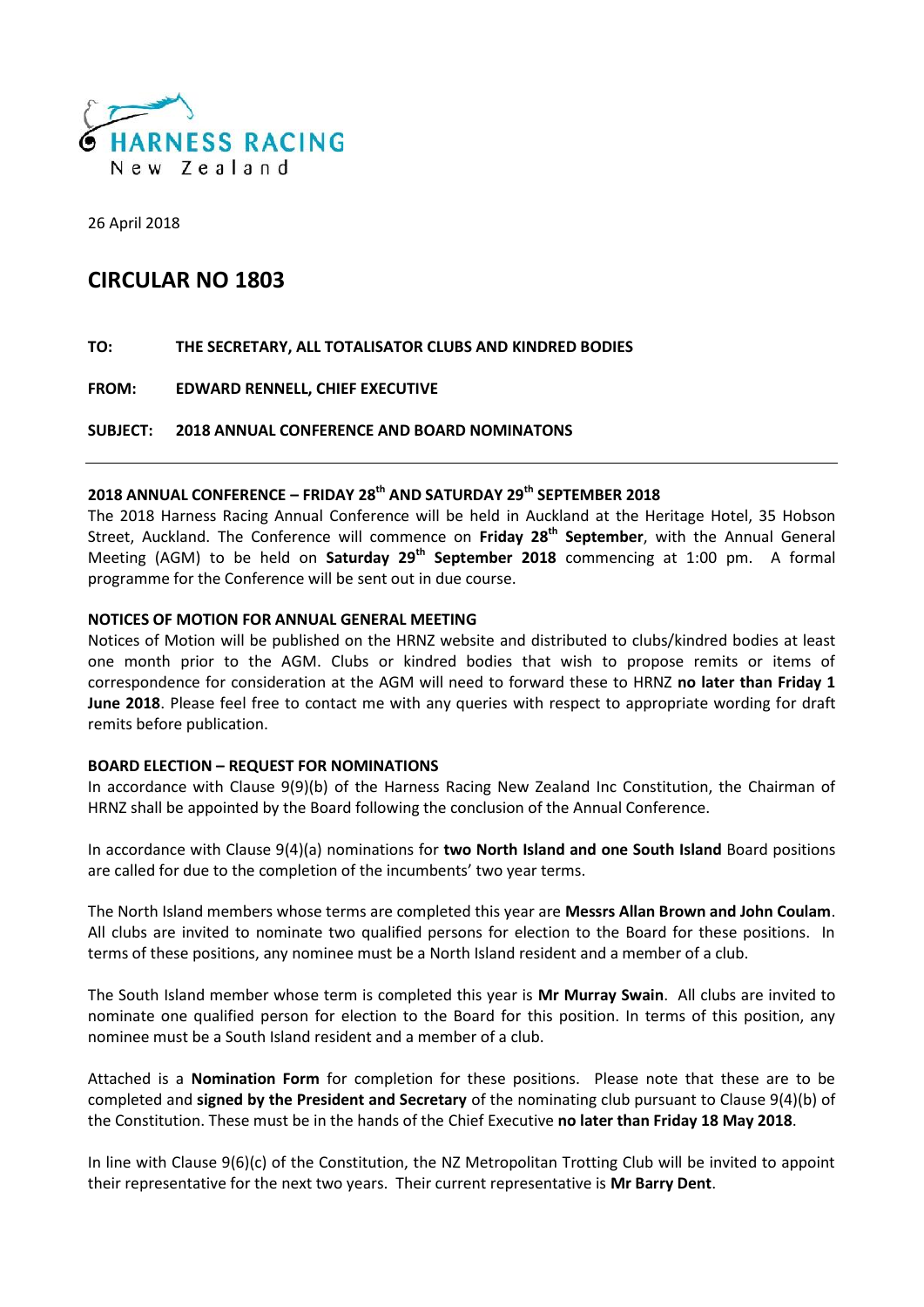In line with Clause 9(6)(d) of the Constitution, the NZ Harness Racing Trainers & Drivers Association will be invited to appoint their representative for the next two years. Their current representative is **Mr Rob Lawson.**

In line with Clause 9(6)(da) of the Constitution, the Owners' Representative will be appointed by the Owners Appointment Committee, following a call for nominations from registered owners in New Zealand. The Owners' Appointment Committee comprises a representative from each of HRNZ and the NZ Trotting Owners' Association and an independent member agreed to by both. The current Owners' Representative appointed is **Mr Trevor Beaton.**

Should there be any matters in this circular that require further clarification please do not hesitate to contact me.

t st

Edward Rennell CHIEF EXECUTIVE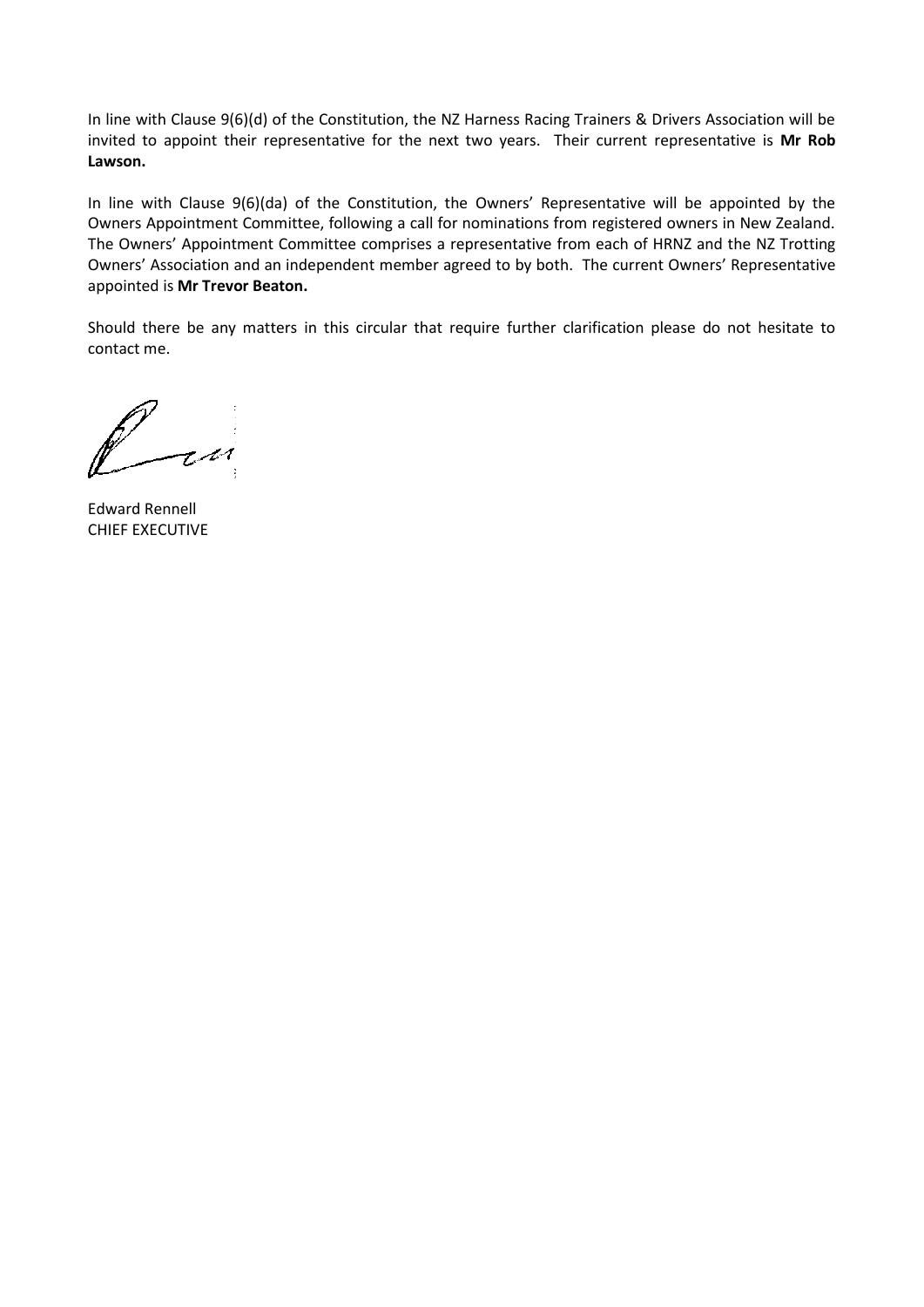

## **HARNESS RACING NEW ZEALAND Inc**

# **NOMINATION PAPER - NORTH ISLAND**

|                                                                                      | Being a bona fide resident of the North Island, as a candidate for the position of                                    |      |
|--------------------------------------------------------------------------------------|-----------------------------------------------------------------------------------------------------------------------|------|
|                                                                                      | <b>BOARD</b>                                                                                                          |      |
|                                                                                      | of Harness Racing New Zealand Inc                                                                                     |      |
|                                                                                      |                                                                                                                       | 2018 |
|                                                                                      | <b>Example 2018</b> 2019 12:30 No. 2019 2019 12:30 No. 2019 2019 12:30 No. 2019 2019 12:30 No. 2019 2019 12:30 No. 20 |      |
|                                                                                      |                                                                                                                       |      |
|                                                                                      | I hereby consent to the above nomination                                                                              |      |
|                                                                                      | $\overline{\mathsf{Name}}$                                                                                            |      |
| Signature                                                                            |                                                                                                                       |      |
|                                                                                      | When completed, please return no later than Friday 18 May 2018 to:                                                    |      |
| <b>The Chief Executive</b><br><b>Harness Racing New Zealand</b><br><b>PO Box 459</b> |                                                                                                                       |      |
| <b>Christchurch</b><br>Email edward@hrnz.co.nz                                       |                                                                                                                       |      |